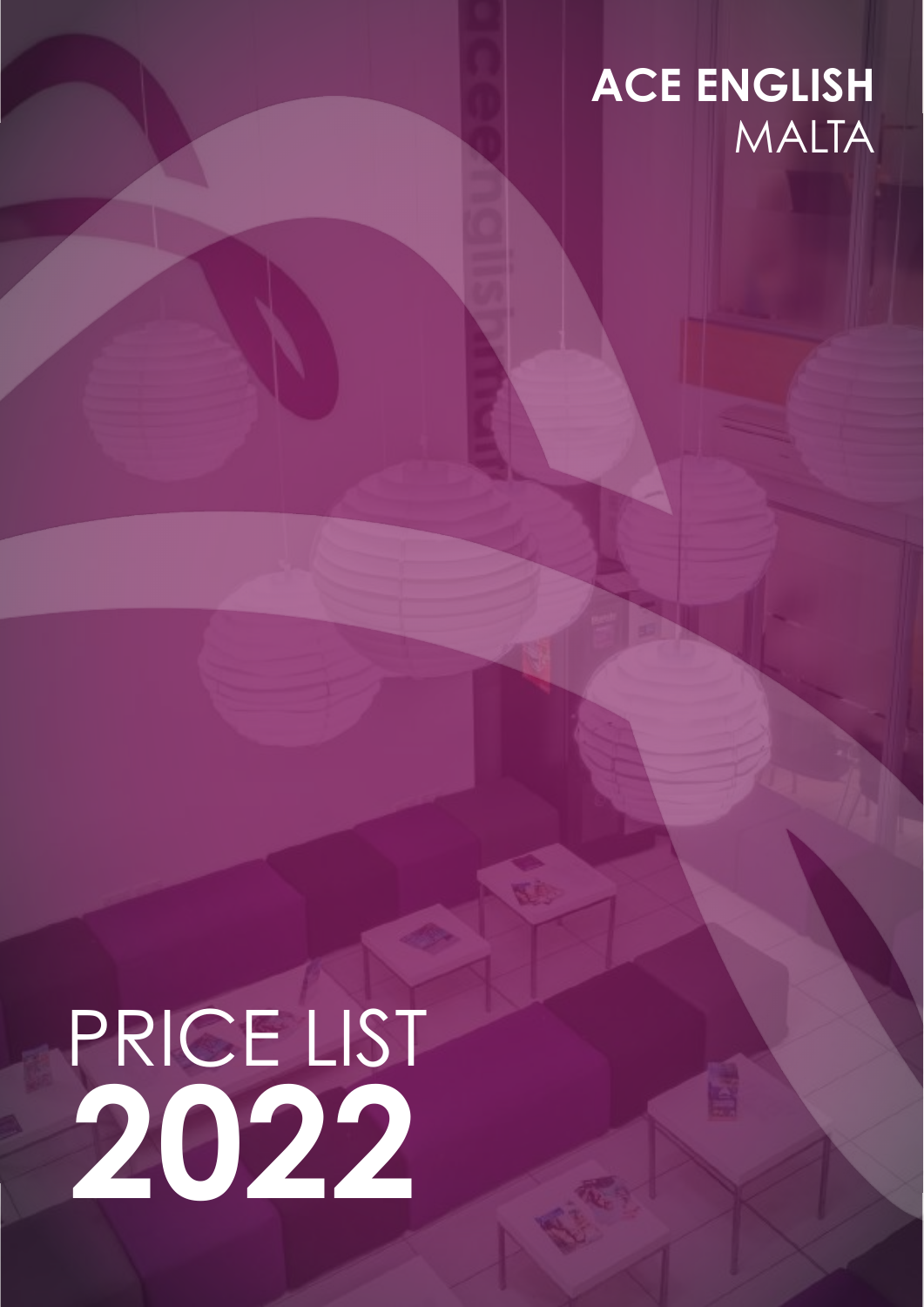# Course Price List - 2022<br>Short Stays (1 to 7 Weeks) ADULTS

All Prices are in Euros (€) and per Person per Week Lessons may be held in the morning or afternoon Each Lesson = 45 Minutes

| <b>COURSE</b>                  | <b>DESCRIPTION</b>                           |
|--------------------------------|----------------------------------------------|
| <b>General English Courses</b> |                                              |
| ACE Group 20                   | 20 General English Group Lessons             |
| ACE Group 30                   | ACE Group 20 + 10 Group Conversation Classes |
| <b>ACE Combination 30</b>      | ACE Group 20 + 10 Private 1 to 1 Lessons     |
| ACE Combination 40             | ACE Group 20 + 20 Private 1 to 1 Lessons     |
| ACE Conversation 10            | Group Conversation Classes (Afternoon Only)  |

| ADULTS |  |  |
|--------|--|--|
|        |  |  |

| <b>LESSONS PER WEEK</b> |             |     |             |                    |     |     |      |  |  |
|-------------------------|-------------|-----|-------------|--------------------|-----|-----|------|--|--|
|                         | 10          |     | 20          |                    | 30  |     | 40   |  |  |
| Low                     | <b>High</b> | Low | <b>High</b> | <b>High</b><br>Low |     | Low | High |  |  |
|                         |             | 160 | 210         |                    |     |     |      |  |  |
|                         |             |     |             | 240                | 290 |     |      |  |  |
|                         |             |     |             | 400                | 450 |     |      |  |  |
|                         |             |     |             |                    |     | 630 | 680  |  |  |
|                         | 80          |     |             |                    |     |     |      |  |  |

240 | 290 | 470 | 520 | 700 | 750 | 930 | 980 190 | 215 | 390 | 400 | 550 | 575 | 725 | 750

### **ACE Personalised 10 / 20 / 30 / 40**

1 to 1 Private Lessons

1 to 2 Private Lessons

**Business English Courses**

*Subjects for Personalised Courses:* General English, Business, Exam Preparation, Academic, Teacher Training, Architecture & Civil Engineering, Art & Design, Aviation, Creative Writing, Finance, Historical & Cultural Engagement, Hospitality, Law, Maritime, Medicine, Photography, Travel & Tourism

ACE Business 20 20 Business English Group Lessons ACE Business 30 30 Business English Group Lessons ACE Business 40 **40 Business English Group Lessons** 

ACE Business Combination 30 ACE Business 20 + 10 Private 1 to 1 Lessons ACE Business Combination 40 ACE Business 20 + 20 Private 1 to 1 Lessons

|  | 280 |     |     |     |     |
|--|-----|-----|-----|-----|-----|
|  |     | 420 | 470 |     |     |
|  |     |     |     | 560 | 610 |
|  |     | 520 | 570 |     |     |
|  |     |     |     | 750 | 800 |

| <b>Exam Preparation Courses (Exam Fee NOT Included)</b> |  |  |     |     |  |
|---------------------------------------------------------|--|--|-----|-----|--|
| Cambridge ESOL (KET, PET, FCE, CAE, CPE)                |  |  | 250 | 300 |  |
| <b>IELTS - 6 Weeks Minimum</b>                          |  |  | 250 | 300 |  |

| Teacher Training Group Courses (Erasmus+ Funding Available) |                                                    |  |  |     |     |  |
|-------------------------------------------------------------|----------------------------------------------------|--|--|-----|-----|--|
| Practical Methodology - Primary                             | Review & Refresh Modern Teaching Strategies        |  |  | 400 | 450 |  |
| Practical Methodology - Secondary                           | Review & Refresh Modern Teaching Strategies        |  |  | 400 | 450 |  |
| Practical Methodology - Dyslexia                            | Ideas to Facilitate Learning for Dyslexic Learners |  |  | 400 | 450 |  |
| Practical Methodology - IWB                                 | Hands-On Interactive Whiteboard Training           |  |  | 400 | 450 |  |
| Practical Methodology - CLIL                                | <b>Teaching Subjects through English</b>           |  |  | 400 | 450 |  |

| Other Fees                                                                                |                 |
|-------------------------------------------------------------------------------------------|-----------------|
| <b>School Registration</b>                                                                | 45              |
| One Coursebook (Any additional book/s will be at a charge)                                | 35              |
| Airport Return Transfers (Obligatory when booking Apartment or Host Family Accommodation) | 50              |
| Visa Letter Administration                                                                | 40              |
| Health and Travel Insurance (Optional)                                                    | From 8 per Week |
|                                                                                           |                 |

# **HIGH SEASON 4**th **JUNE** TO **17**th **SEPTEMBER**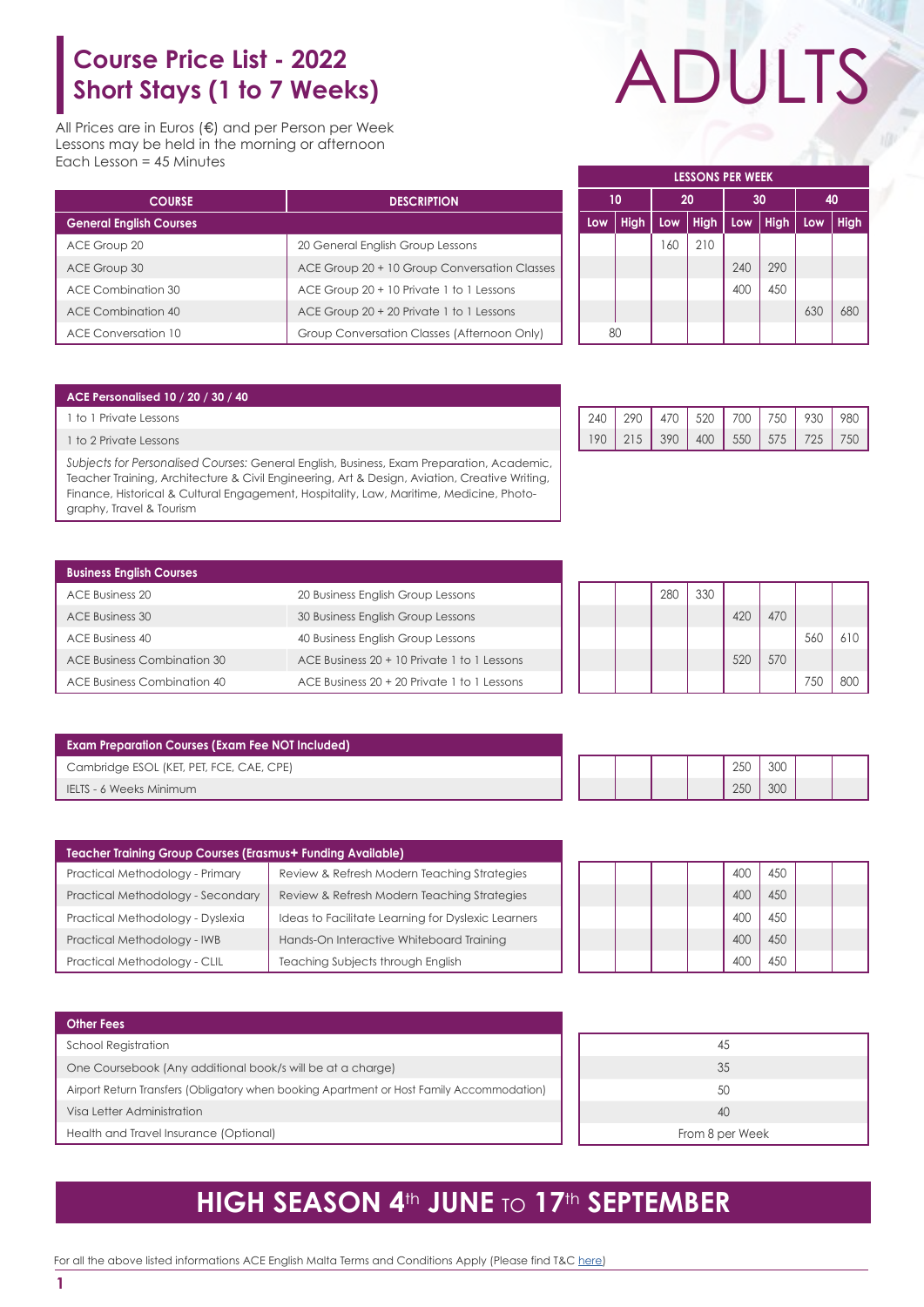## **Accommodation Price List - 2022 Short Stays (1 to 7 Weeks)**

ADULTS

| Il Prices are in Euros (€) and per Person per Week                           |       | <b>Twin/Triple Room</b> |     | Single Room |
|------------------------------------------------------------------------------|-------|-------------------------|-----|-------------|
| <b>Apartments</b>                                                            | Low   | <b>High</b>             | Low | High        |
| ** ACE Sharing Apartment (Twin Room) - From 10 to 25 minutes' walk to school | 190   | 240                     | 290 | 390         |
| Supplement for Private Bathroom                                              | $*40$ |                         | 80  |             |

\* Price per person for sharing bathroom in bedroom

\*\* ACE Apartments: Bedrooms are equipped with air-conditioning systems (cooling/heating)

which can be operated at an additional cost (coin operated).

| <b>Host Family</b>                             |
|------------------------------------------------|
| Host Family on Half Board (Breakfast & Dinner) |
| Host Family on B&B (Breakfast)                 |
| Supplement for Private Bathroom                |

|     | <b>Twin/Triple Room</b> | <b>Single Room</b> |             |  |  |  |
|-----|-------------------------|--------------------|-------------|--|--|--|
| Low | <b>High</b>             | Low                | <b>High</b> |  |  |  |
| 210 | 260                     | 310                | 410         |  |  |  |
| 190 | 240                     | 290                | 390         |  |  |  |
|     | N/A                     |                    | 100         |  |  |  |

|                                | <b>Low Season</b> |        |             | <b>Mid Season</b> | <b>High Season</b> |                     |  |
|--------------------------------|-------------------|--------|-------------|-------------------|--------------------|---------------------|--|
| <b>Hotels</b>                  | <b>Twin</b>       | Single | <b>Twin</b> | Single            | <b>Twin</b>        | Single <sup>1</sup> |  |
| Hyatt Regency Malta (5*) B & B | 600               | 1200   | 900         | 1800              | 1100               | 2200                |  |
| be.HOTEL Malta $(4^*)$ B & B   | 330               | 500    | 490         | 980               | 650                | 1300                |  |

- Rates over Christmas, New Year and Easter vary and are available on request.

- Triple rooms are available on request.

- Twin rates are only applicable when 2 students travel together.

- When a single student is booked alone in a double room the single room price shall apply.

**Low Season: 01/01 to 31/03 & 01/11 to 31/12 Mid Season: 01/04 to 31/05 & 01/10 to 31/10 High Season: 01/06 to 30/09**

## **Short Stay Package Offers - 2022 Sample Bookings of 1 to 7 Weeks (Low Season)**

| <b>Weeks</b>              | <b>Course Only</b><br><b>ACE Group 20</b> | <b>Course Only</b><br><b>ACE Group 30</b> | <b>Course ACE Grp 20</b><br>+ Apartment<br>(Sharing Room) | <b>Course ACE Grp 30</b><br>+ Apartment<br>(Sharing Room) |  |  |  |  |
|---------------------------|-------------------------------------------|-------------------------------------------|-----------------------------------------------------------|-----------------------------------------------------------|--|--|--|--|
| 1 Week                    | 240                                       | 320                                       | 520                                                       | 600                                                       |  |  |  |  |
| 2 Weeks                   | 400                                       | 560                                       | 870                                                       | 1030                                                      |  |  |  |  |
| 3 Weeks                   | 560                                       | 800                                       | 1220                                                      | 1460                                                      |  |  |  |  |
| 4 Weeks                   | 720                                       | 1040                                      | 1570                                                      | 1890                                                      |  |  |  |  |
| 5 Weeks                   | 880                                       | 1280                                      | 1920                                                      | 2320                                                      |  |  |  |  |
| 6 Weeks                   | 1040                                      | 1520                                      | 2270                                                      | 2750                                                      |  |  |  |  |
| 7 Weeks                   | 1200                                      | 1760                                      | 2620                                                      | 3180                                                      |  |  |  |  |
| Return Airport Transfers  | N/A                                       |                                           |                                                           | Included                                                  |  |  |  |  |
| Accom. Service Fee        |                                           | N/A                                       |                                                           | Included                                                  |  |  |  |  |
| School Registration Fee   | Included                                  |                                           |                                                           |                                                           |  |  |  |  |
| One Coursebook            |                                           |                                           | Included                                                  |                                                           |  |  |  |  |
| <b>Weekly Supplements</b> |                                           |                                           |                                                           | Price per week                                            |  |  |  |  |

| <b>Weekly Supplements</b>                                                                    | <b>Price per week</b> |
|----------------------------------------------------------------------------------------------|-----------------------|
| Upgrade to ACE Group 30 Course (when applicable)                                             | -80                   |
| High Season Supplement on Course (when applicable)                                           | 50                    |
| Upgrade to Sharing Bathroom in Bedroom in ACE Apartment (when applicable) - Price per person | $*40$                 |
| Upgrade to Single Room in ACE Apartment (when applicable)                                    | 100                   |
| Upgrade to Single Room with Private Bathroom in ACE Apartment (when applicable)              | 180                   |
| High Season Supplement on Accommodation (Twin Room) (when applicable)                        | 50                    |
| High Season Supplement on Accommodation (Single Room) (when applicable)                      | 100                   |

# **HIGH SEASON 4**th **JUNE** TO **17**th **SEPTEMBER**

For all the above listed informations ACE English Malta Terms and Conditions Apply (Please find T&C [here](https://www.aceenglishmalta.com/terms-and-conditions/))

ACE English Malta - Price List 2022 **2**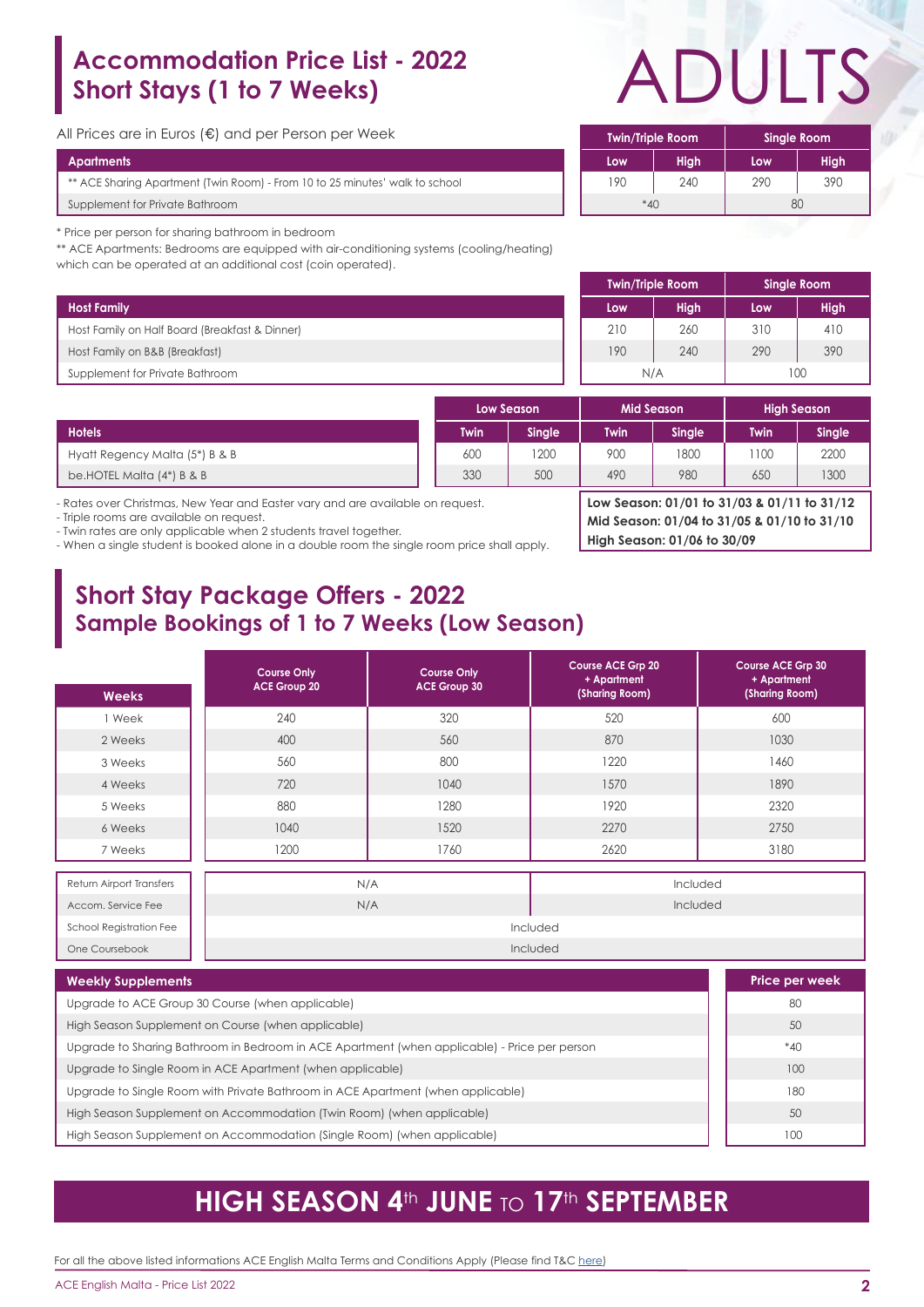## **Course Price List - 2022 Long Stays (8 Weeks & Over)**

All Prices are in Euros (€) and per Person per Week Lessons may be held in the morning or afternoon Each Lesson = 45 Minutes

# ADULTS

| SPECIAL LONG STAY OFFER - NO HIGH SEASON SUPPLEMENT        |                                              |     |             | <b>LESSONS PER WEEK</b> |             |
|------------------------------------------------------------|----------------------------------------------|-----|-------------|-------------------------|-------------|
| <b>General English Courses</b>                             |                                              | 20  |             | 30                      |             |
| From 8 to 11 Weeks                                         |                                              | Low | <b>High</b> | Low                     | <b>High</b> |
| ACE Group 20                                               | 20 General English Group Lessons             |     | 140         |                         |             |
| ACE Group 30                                               | ACE Group 20 + 10 Group Conversation Classes |     |             |                         | 190         |
| From 12 to 19 Weeks                                        |                                              |     |             |                         |             |
| ACE Group 20                                               | 20 General English Group Lessons             |     | 130         |                         |             |
| ACE Group 30                                               | ACE Group 20 + 10 Group Conversation Classes |     |             |                         | 180         |
| From 20 to 35 Weeks                                        |                                              |     |             |                         |             |
| ACE Group 20                                               | 20 General English Group Lessons             |     | 110         |                         |             |
| ACE Group 30                                               | ACE Group 20 + 10 Group Conversation Classes |     |             |                         | 160         |
| From 36 Weeks +                                            |                                              |     |             |                         |             |
| ACE Group 20                                               | 20 General English Group Lessons             |     | 100         |                         |             |
| ACE Group 30                                               | ACE Group 20 + 10 Group Conversation Classes |     |             |                         | 150         |
| <b>Other Fees</b>                                          |                                              |     |             |                         |             |
| <b>School Registration</b>                                 |                                              |     |             | 45                      |             |
| One Coursebook (Any additional book/s will be at a charge) |                                              |     |             | 35                      |             |

# **Accommodation Price List - 2022 Long Stays (8 Weeks & Over)**

### **BOOKINGS** OF **24 WEEKS** AND **OVER** HAVE **NO HIGH SEASON SUPPLEMENT**

|                                                                              | <b>Twin/Triple Room</b> |             | Single Room |             |
|------------------------------------------------------------------------------|-------------------------|-------------|-------------|-------------|
| <b>Apartments</b>                                                            | Low.                    | <b>High</b> | Low         | <b>High</b> |
| ** ACE Sharing Apartment (Twin Room) - From 10 to 25 minutes' walk to school | 45                      | 195         | 220         | 320         |
| Supplement for Private Bathroom                                              | $*40$                   |             | 80          |             |
|                                                                              |                         |             |             |             |

\* Price per person for sharing bathroom in bedroom

\*\* ACE Apartments: Bedrooms are equipped with air-conditioning systems (cooling/heating) which can be operated at an additional cost (coin operated).

| <b>Host Family</b>                             |
|------------------------------------------------|
| Host Family on Half Board (Breakfast & Dinner) |
| Host Family on B&B (Breakfast Only)            |
| Supplement for Private Bathroom                |

| <b>Twin/Triple Room</b> |             |     | Single Room |
|-------------------------|-------------|-----|-------------|
| Low                     | <b>High</b> | Low | <b>High</b> |
| 180                     | 230         | 250 | 350         |
| 165                     | 215         | 240 | 340         |
|                         | N/A         |     |             |

| <b>Other Fees</b> (Obligatory when booking Apartment or Host Family Accommodation) |  |
|------------------------------------------------------------------------------------|--|
| Accommodation Reservation Fee                                                      |  |
| <b>Airport Return Transfers</b>                                                    |  |

# **HIGH SEASON 4**th **JUNE** TO **17**th **SEPTEMBER**

For all the above listed informations ACE English Malta Terms and Conditions Apply (Please find T&C [here](https://www.aceenglishmalta.com/terms-and-conditions/))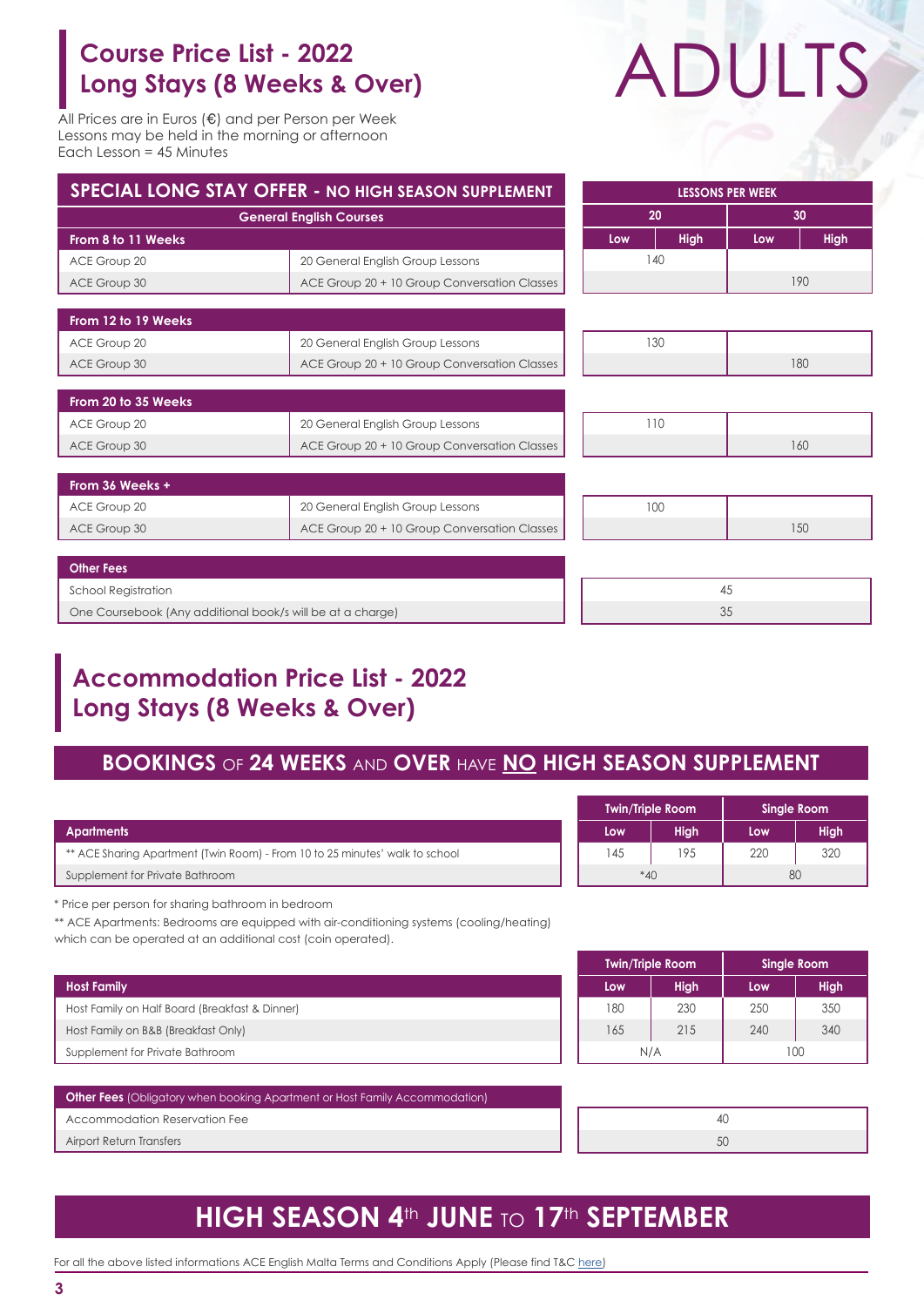### **Long Stay Package Offers - 2022 Sample Bookings of 8 Weeks & Over (Low Season)**

# ADULTS

| <b>Weeks</b>             | <b>Course Only</b><br><b>ACE Group 20</b> | <b>Course Only</b><br><b>ACE Group 30</b> | <b>Course ACE Grp 20</b><br>+ Apartment<br>(Sharing Room) | Course ACE Grp 30<br>+ Apartment<br>(Sharing Room) |
|--------------------------|-------------------------------------------|-------------------------------------------|-----------------------------------------------------------|----------------------------------------------------|
| 8 Weeks                  | 1200                                      | 1600                                      | 2450                                                      | 2850                                               |
| 9 Weeks                  | 1340                                      | 1790                                      | 2735                                                      | 3185                                               |
| 10 Weeks                 | 1480                                      | 1980                                      | 3020                                                      | 3520                                               |
| 11 Weeks                 | 1620                                      | 2170                                      | 3305                                                      | 3855                                               |
| 12 Weeks                 | 1640                                      | 2240                                      | 3470                                                      | 4070                                               |
| 13 Weeks                 | 1770                                      | 2420                                      | 3745                                                      | 4395                                               |
| 14 Weeks                 | 1900                                      | 2600                                      | 4020                                                      | 4720                                               |
| 15 Weeks                 | 2030                                      | 2780                                      | 4295                                                      | 5045                                               |
| 16 Weeks                 | 2160                                      | 2960                                      | 4570                                                      | 5370                                               |
| 17 Weeks                 | 2290                                      | 3140                                      | 4845                                                      | 5695                                               |
| 18 Weeks                 | 2420                                      | 3320                                      | 5120                                                      | 6020                                               |
| 19 Weeks                 | 2550                                      | 3500                                      | 5395                                                      | 6345                                               |
| 20 Weeks                 | 2280                                      | 3280                                      | 5270                                                      | 6270                                               |
| 21 Weeks                 | 2390                                      | 3440                                      | 5525                                                      | 6575                                               |
| 22 Weeks                 | 2500                                      | 3600                                      | 5780                                                      | 6880                                               |
| 23 Weeks                 | 2610                                      | 3760                                      | 6035                                                      | 7185                                               |
| 24 Weeks                 | 2720                                      | 3920                                      | 6290                                                      | 7490                                               |
| 25 Weeks                 | 2830                                      | 4080                                      | 6545                                                      | 7795                                               |
| 26 Weeks                 | 2940                                      | 4240                                      | 6800                                                      | 8100                                               |
| 27 Weeks                 | 3050                                      | 4400                                      | 7055                                                      | 8405                                               |
| 28 Weeks                 | 3160                                      | 4560                                      | 7310                                                      | 8710                                               |
| 29 Weeks                 | 3270                                      | 4720                                      | 7565                                                      | 9015                                               |
| 30 Weeks                 | 3380                                      | 4880                                      | 7820                                                      | 9320                                               |
| 31 Weeks                 | 3490                                      | 5040                                      | 8075                                                      | 9625                                               |
| 32 Weeks                 | 3600                                      | 5200                                      | 8330                                                      | 9930                                               |
| 36 Weeks                 | 3680                                      | 5480                                      | 8990                                                      | 10790                                              |
| 48 Weeks                 | 4880                                      | 7280                                      | 11930                                                     | 14330                                              |
| 52 Weeks                 | 5280                                      | 7880                                      | 12910                                                     | 15510                                              |
| Return Airport Transfers | N/A                                       |                                           |                                                           | Included                                           |
|                          |                                           |                                           |                                                           |                                                    |

| Return Airport Transfers | N/A      | Included |
|--------------------------|----------|----------|
| Accom. Service Fee       | N/A      | Included |
| School Registration Fee  | Included |          |
| One Coursebook           | Included |          |

| <b>Weekly Supplements</b>                                                                         |
|---------------------------------------------------------------------------------------------------|
| Upgrade to ACE Group 30 Course (when applicable)                                                  |
| Upgrade to Sharing Bathroom in Bedroom in ACE Apartment (when applicable) - Price per person      |
| Upgrade to Single Room in ACE Apartment (when applicable)                                         |
| Upgrade to Single Room with Private Bathroom in ACE Apartment (when applicable)                   |
| High Season Supplement on Accommodation (Twin Room) - Only from 8 to 23 Weeks (when applicable)   |
| High Season Supplement on Accommodation (Single Room) - Only from 8 to 23 Weeks (when applicable) |

### **NO HIGH SEASON SUPPLEMENT** ON **ACCOMMODATION** OF **24 WEEKS** AND **OVER**

For all the above listed informations ACE English Malta Terms and Conditions Apply (Please find T&C [here](https://www.aceenglishmalta.com/terms-and-conditions/))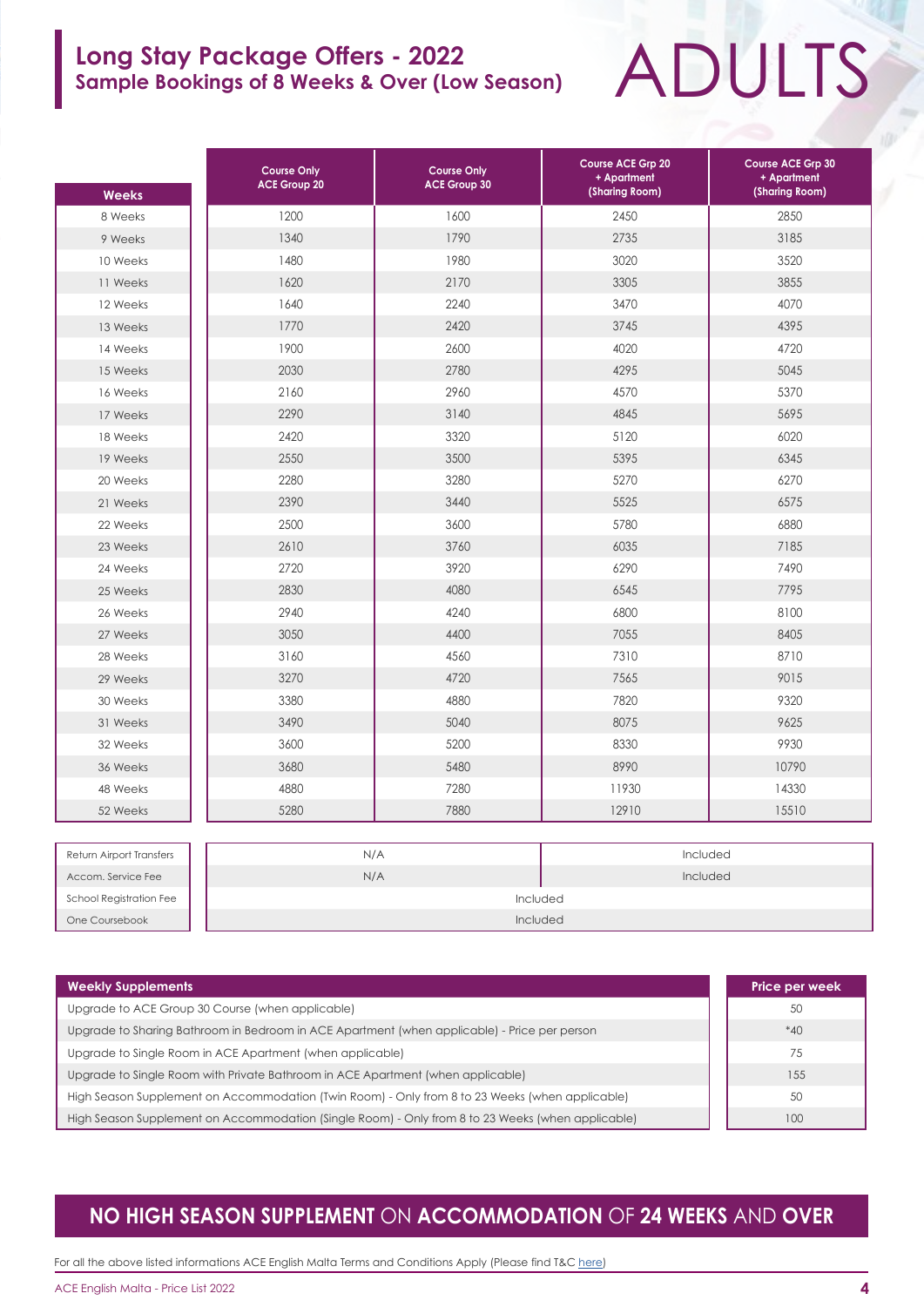# **Family & Kids/Teens Programme Family & Kids/Teens Programme**<br> **Courses for Parents & Children**<br>
Courses for Parents & Children

All Prices are in Euros (€) and per Person per Week Each Lesson = 45 Minutes

| <b>COURSE</b>                   | <b>DESCRIPTION</b>                      |
|---------------------------------|-----------------------------------------|
| <b>Parent Adult Courses</b>     | Please refer to Adult Courses on Page 1 |
| ACE Kids Group 20               | <b>General English Group Lessons</b>    |
| ACE Kids Personalised 10 or 20  | 1 to 1 Private Lessons                  |
| ACE Teens Group 20              | <b>General English Group Lessons</b>    |
| ACE Teens Personalised 10 or 20 | 1 to 1 Private Lessons                  |

| <b>LESSONS PER WEEK</b> |                           |                    |     |  |
|-------------------------|---------------------------|--------------------|-----|--|
|                         | 10                        |                    | 20  |  |
| Low                     | <b>High</b>               | Low<br><b>High</b> |     |  |
|                         | Price According to Course |                    |     |  |
|                         |                           | 160                | 210 |  |
| 240                     | 290                       | 470                | 520 |  |
|                         |                           | 160                | 210 |  |
| 240                     | 290                       | 470                | 520 |  |

## **General English Family Package Courses for Parents & Children**

|                                                        | 20   |             |
|--------------------------------------------------------|------|-------------|
| <b>Family Course Pack</b>                              | Low  | <b>High</b> |
| Parent (ACE Group 20) + 1 Child (ACE Kids/Teens 20)    | 320  | 420         |
| 2 Parents (ACE Group 20) + 1 Child (ACE Kids/Teens 20) | 480  | 630         |
| Extra Kid/Teen                                         | 160  | 210         |
|                                                        |      |             |
| <b>Family Accommodation Pack</b>                       | Low  | <b>High</b> |
| ACE Apartment (2/3 Bedroom Apartment)                  | 1000 | 1200        |

ACE Apartment (2/3 Bedroom Apartment)

All above packages are in Euros ( $\epsilon$ ) and per Family per Week | Each Lesson = 45 Minutes ACE Apartments: Bedrooms are equipped with air-conditioning systems (cooling/heating) which can be operated at an additional cost (coin operated).

### **Other Fees**

School Registration

One Coursebook (Any additional book/s will be at a charge) (Adult Courses Only)

Airport Return Transfers (Obligatory when booking Apartment or Host Family Accommodation)

Health and Travel Insurance (Optional)

| 45              |  |
|-----------------|--|
| 35              |  |
| 50              |  |
| From 8 per Week |  |

### **FAMILY LESSONS SCHEDULE**

### **ACE Kids / Teens 20 ACE Adults 20 (Parents)**

| from 9:00 to 10:30      | lesson       | from $9:00$ to $10:30$  | <b>LESSON</b> |
|-------------------------|--------------|-------------------------|---------------|
| from $10:30$ to $11:00$ | <b>BREAK</b> | from $10:30$ to $11:00$ | <b>BREAK</b>  |
| from 11:00 to 12:30     | LESSON       | from 11:00 to 12:30     | LESSON        |

### **FAMILY ACTIVITIES (Avaiable on Request)**

- The Highlights of Malta Tour
- The Valletta Capital City Tour (Including Malta 5D Show)
- The Rabat Tour
- The Ancient Capital City of Mdina Tour
- The Medieval 3 Cities Tour
- The Beautiful North of Malta Tour
- The Sights of The South of Malta Tour
- The Blue Grotto Boat Trip Tour
- Malta Open-Top Bus Sightseeing
- The Gozo Highlights Tour
- Traditional Sliema Harbour & Grand Harbour Cruise
- Comino's Blue Lagoon
- Popeye Village
- The Hagar Qim & Mnajdra Temples Tour
- The Ten-Pin Bowling Evening
- Malta (Night Tour) Open-Top Bus Sightseeing

# **HIGH SEASON 4**th **JUNE** TO **17**th **SEPTEMBER**

For all the above listed informations ACE English Malta Terms and Conditions Apply (Please find T&C [here\)](https://www.aceenglishmalta.com/terms-and-conditions/)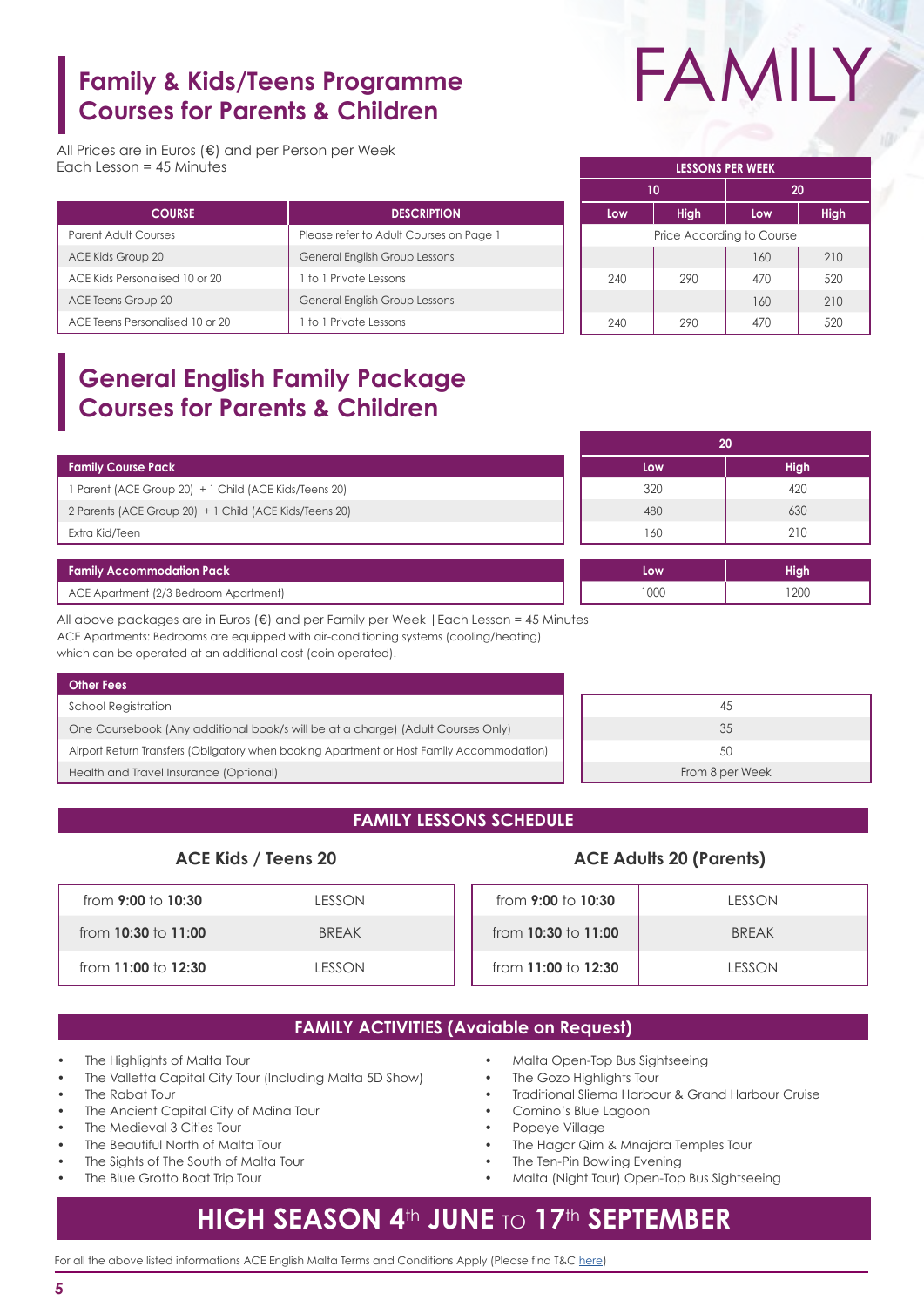## **Juniors Summer Programme - 2022 25/06/22 to 07/08/22 (6 Weeks)**

# JUNIORS

The ACE English Malta Junior Summer Programme is designed for young students looking to have a fun time while learning English in Malta.

It includes expert English language teaching, safe and comfortable accommodation and a full leisure programme that offers sports, cultural visits and many other great activities.

### **THE JUNIOR PACKAGE INCLUDES**

- ACE Group 20 for Juniors
- Junior Residence Accommodation as booked
- Outdoor Swimming Pool in Residence
- Full Leisure Activity Programme
- Online Placement Test
- Airport Return Transfers
- ACE Group Leader Supervision at School and on ACE Activities
- ACE Group Leader Supervision in Junior Residence
- Transport between Residence and School and Activities
- Course Materials
- Course Certificate
- Welcome Pack
- Student Card
- Free SIM Card
- Free WiFi at School and in Residence
- 24/7 Welfare Assistance

### **RESIDENCE FACILITIES**

- 24/7 Reception
- Large Conference Room
- Laundry Service (Once a Week)
- Free Wi-Fi
- Open-Air Dining Area
- Mini-Market for Snacks and Drinks
- Outdoor Swimming Pool
- 8-Ball Pool Table
- Tennis Court
- **Basketball**
- **Volleyball**
- 5-A-Side Football
- Running Track
- **Archery**

### **RESIDENCE FACILITIES**

| <b>MONDAY</b>    | <b>HALF DAY</b> | International Student Pool Party                  |  |  |
|------------------|-----------------|---------------------------------------------------|--|--|
|                  | <b>EVENING</b>  | The Ancient Capital City of Mdina Quiz Night      |  |  |
| <b>TUESDAY</b>   | <b>HALF DAY</b> | The ACE Bowling Tournament (Be the Best!)         |  |  |
|                  | <b>EVENING</b>  | Evening at Golden Bay (Swimming under the stars!) |  |  |
|                  | <b>HALF DAY</b> | Valletta - The Capital City & the 'Malta 5D' Show |  |  |
| <b>WEDNESDAY</b> | <b>EVENING</b>  | International Student Boat Party                  |  |  |
| <b>THURSDAY</b>  | <b>HALF DAY</b> | Games, Quizzes & Competitions!                    |  |  |
|                  | <b>EVENING</b>  | Sandy Beach Trip and Al Fresco Dinner             |  |  |
|                  | <b>HALF DAY</b> | Swimming & Shopping in Sliema                     |  |  |
| <b>FRIDAY</b>    | <b>EVENING</b>  | The ACE Games & Sports Night                      |  |  |
| <b>SATURDAY</b>  | <b>FULL DAY</b> | Comino Island & The Blue Lagoon                   |  |  |
|                  | <b>EVENING</b>  | Open-Air Disco Night (Dancing in the Moonlight!)  |  |  |
|                  | <b>FULL DAY</b> | Sun, Sea & Sand (One of Malta's Finest Beaches)   |  |  |
| <b>SUNDAY</b>    | <b>EVENING</b>  | Vittoriosa/Birgu Quiz Night!                      |  |  |

**Junior Summer Programme (Residence + Full Board with Packed Lunch)** Sharing Student House sleeping 3/4 per Room

| $\sqrt{1}$ Week $\sqrt{1}$ |     | 2 Weeks   Extra Week   Extra Day |      |
|----------------------------|-----|----------------------------------|------|
| 940                        | 610 | 760-                             | 1.50 |

45 50

**Other Fees**

School Registration

Unaccompanied Minor Fee (Mandatory if student is under 16 years of age and is not part of a group)

All Prices are in Euros (¤) and per Person per Week | Lessons may be held in the morning or afternoon | Each Lesson = 45 Minutes

For all the above listed informations ACE English Malta Terms and Conditions Apply (Please find T&C [here\)](https://www.aceenglishmalta.com/terms-and-conditions/)

ACE English Malta - Price List 2022 **6**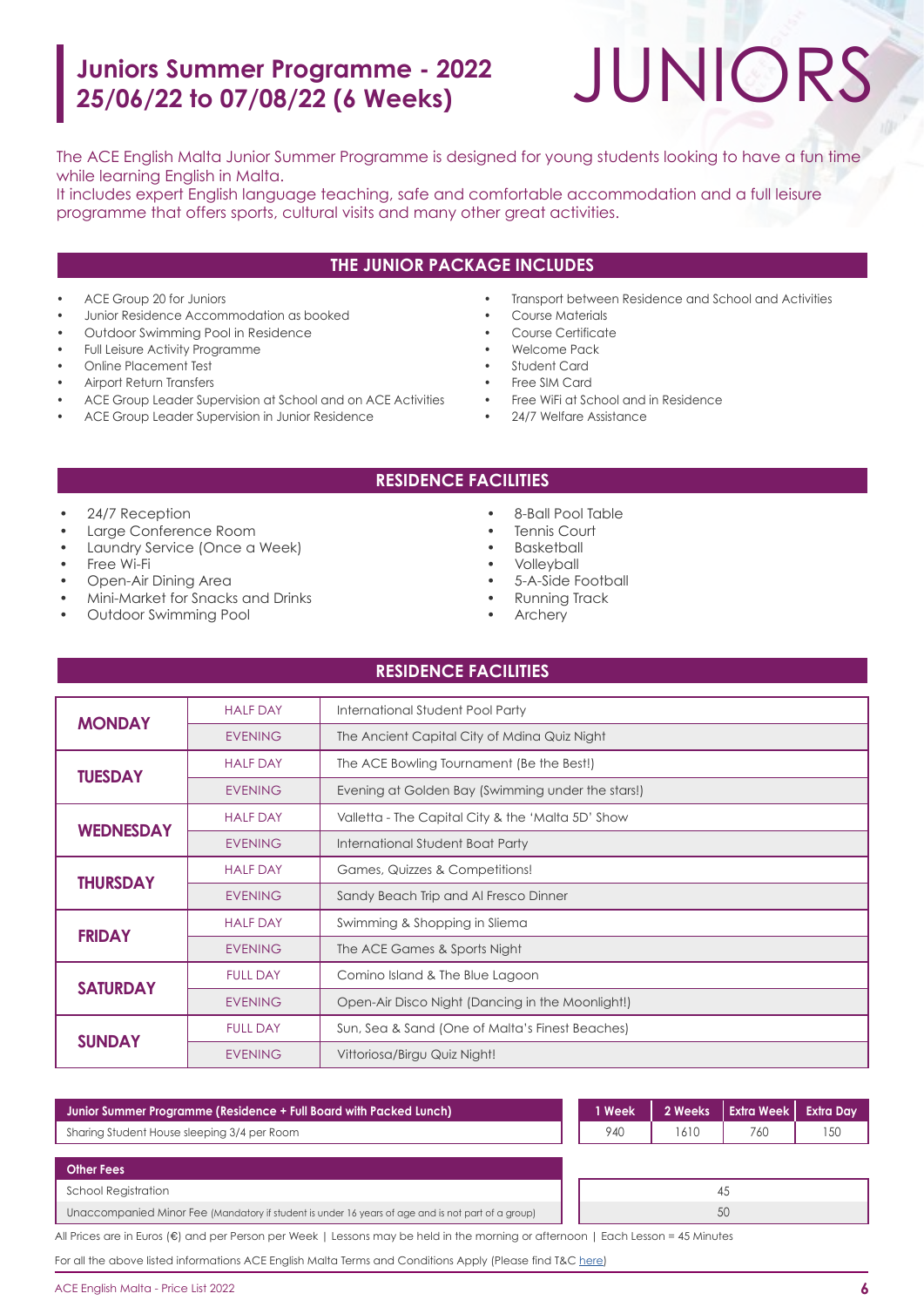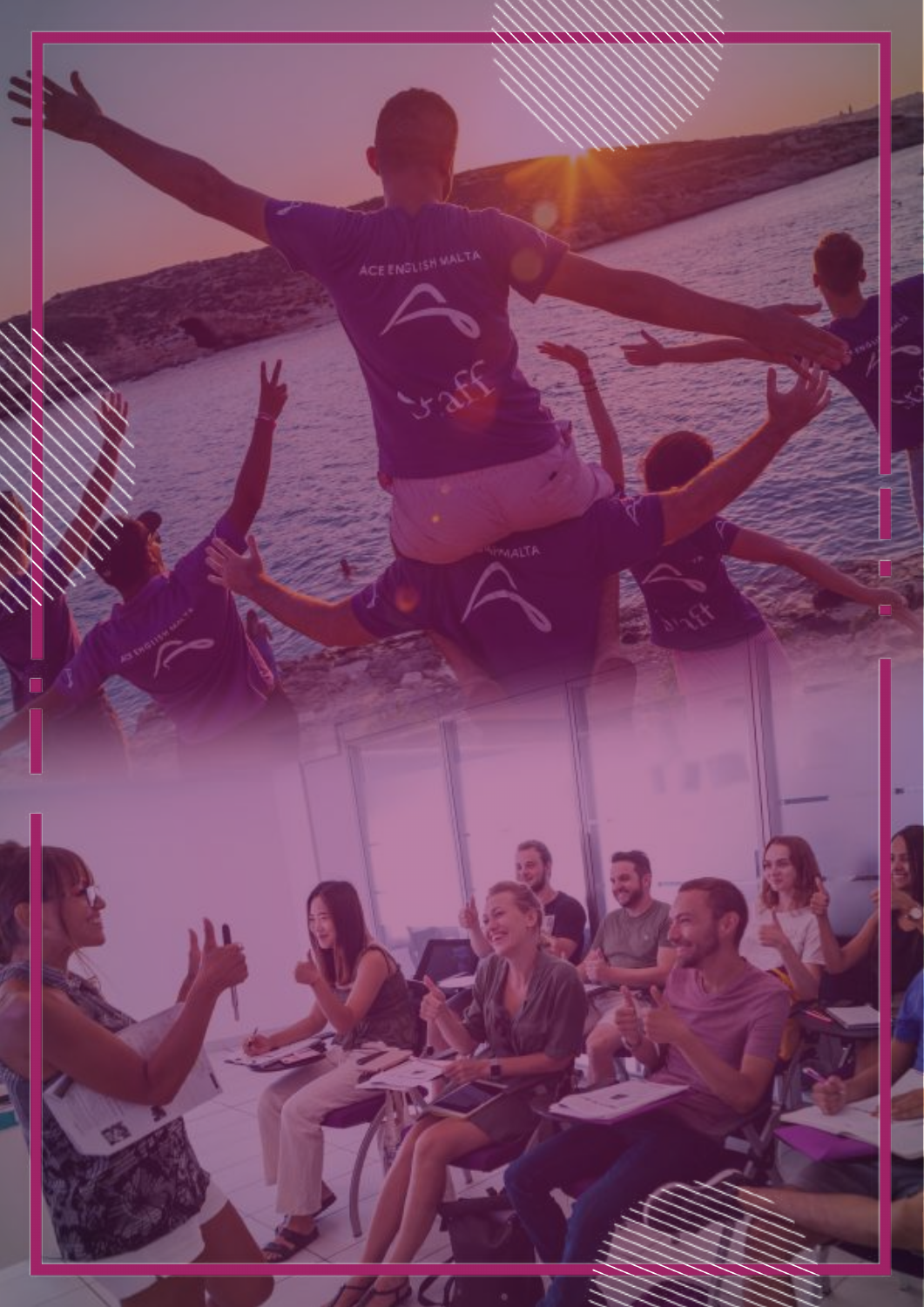# **MORE INFORMATION Rates Include**

# **COURSES**

### **Adults**

- Course as booked
- One Coursebook
- Coursebook & Course Materials students will need to purchase additional coursebooks when they move up to a higher level or a different course
- Course Certificate
- Progress Test
- Monthly Individual Academic Assessment
- 24/7 Welfare Assistance
- Welcome Pack

### **Kids / Teens**

- Course as booked
- Course Materials
- Course Certificate
- Welcome Pack
- Student Card
- 24/7 Welfare Assistance
- Online Placement Test (if applicable)

# **ACCOMMODATION**

### **Apartments**

- Fully equipped kitchen
- Free Wi-Fi (in living area)
- **Television**
- Weekly maid service and change of linen
- All apartments are fully-furnished and include living/kitchen/dining area, TV, free Wi-Fi (in living area), bed linen and towels. Apartments are cleaned and linen & towels are changed once a week.
- All students must follow and obey the apartment Rules and Regulations. A refundable damage deposit of €100.00 (cash) is required from every student. This must be paid at school reception on the first day of school and will be returned on the last day pending any issues relating to the apartment.
- Any student that books apartment accommodation MUSI also book return airport transfers.
- Accommodation check-in time 15:00.
- Accommodation check-out time 10:00.
- ACE Apartments: Bedrooms are equipped with air-conditioning systems (cooling/heating) which can be operated at an additional cost (coin operated).

### **Host Family**

- Any student that books host family accommodation MUST also book return airport transfers.
- Special Diets (Supplements apply)
- WiFi (paid directly to the family)

### **Hotels**

- Rates over Christmas, New Year and Easter vary and are available on request.
- Triple and quadruple rooms may be available. Prices are available on request.
- Twin rates are only applicable when 2 students travel together.
- When a single student is booked alone in a double room the single room price shall apply.

# **TABLE FOR REDUCTION OF LESSONS**

When the minimum number of students in the courses hereunder is not reached, the following reduction of lessons shall apply.

| ACE Group 20 / ACE Group 30 / ACE Teens 20/ ACE Kids 20 / Teacher Training / Business Course / Exam Preparation |                     |                          |  |                     |  |                   |
|-----------------------------------------------------------------------------------------------------------------|---------------------|--------------------------|--|---------------------|--|-------------------|
| 20 Lessons Booked                                                                                               |                     | <b>30 Lessons Booked</b> |  |                     |  | 40 Lessons Booked |
| Person                                                                                                          | 0 lessons received  | Person                   |  | 15 lessons received |  | Person            |
| 2 to 4 People                                                                                                   | 15 lessons received | 2 to 4 People            |  | 20 lessons received |  | 2 to 4 People     |
| 5+ People                                                                                                       | 20 lessons received | 5+ People                |  | 30 lessons received |  | 5+ People         |

For all the above listed informations ACE English Malta Terms and Conditions Apply (Please find T&C [here\)](https://www.aceenglishmalta.com/terms-and-conditions/)

- School Bag
- Student Card
- Free SIM Card
- Free WiFi (School & Apartments Only)
- School Internet Café
- Weekly Student Welcome Party
- Online Placement Test
- Optional Europass Mobility Certificate €15.00
- Optional Exit Test for General English €15.00
- School Bag
- Courses for parents and their children will run at the same time
- Children and teenagers will be split according to age appropriate brackets. Moreover, the materials and content provided will also be age appropriate (Minimum age: 3 years old)

INFO

• A selection of optional leisure activities is available to choose from.